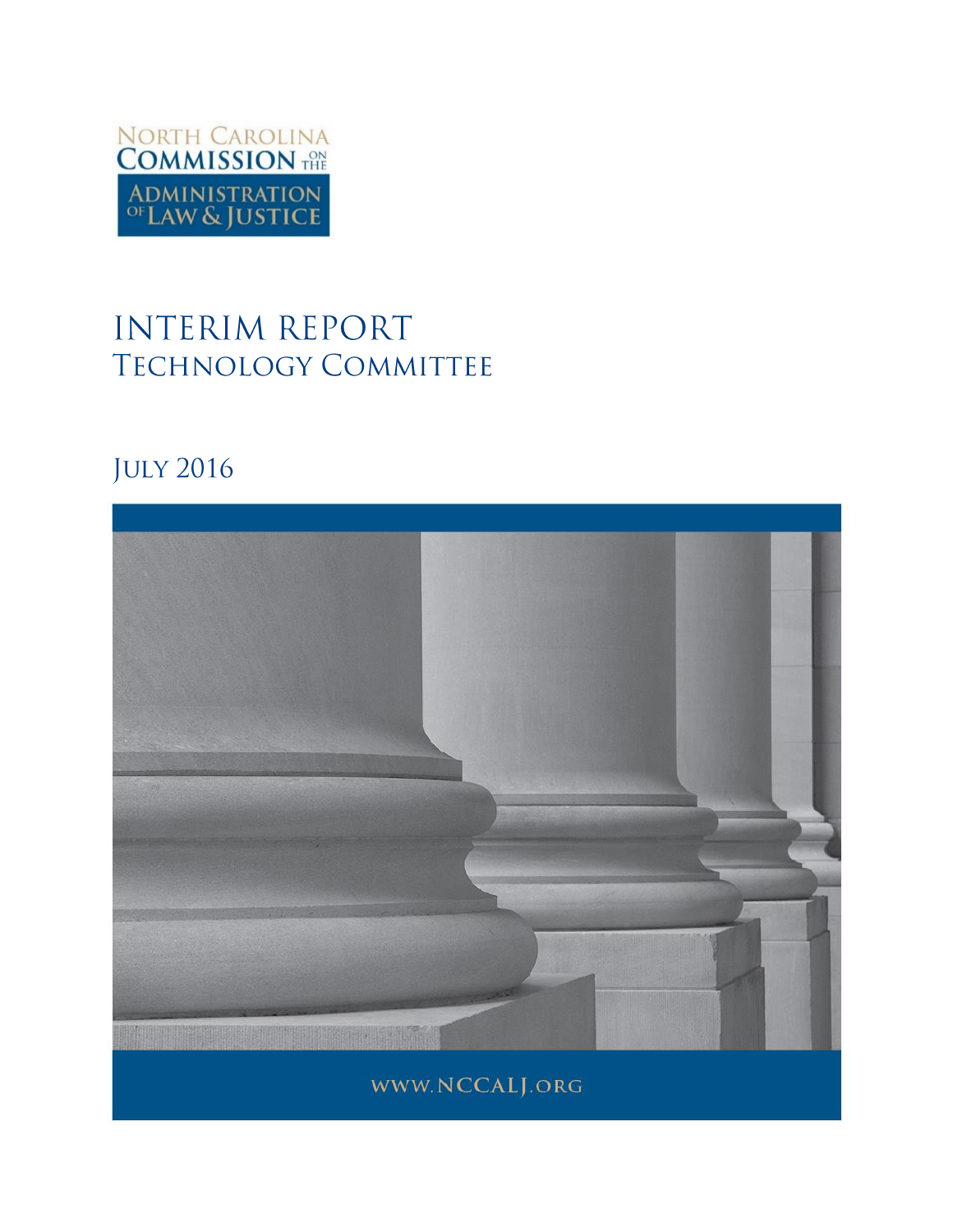# **PREFACE**

These interim reports outline the work-to-date of the North Carolina Commission on the Administration of Law and Justice (NCCALJ). Chief Justice Mark Martin convened the independent, multidisciplinary commission in September of 2015, and charged the members to evaluate the North Carolina judicial system and provide findings and recommendations for strengthening our courts within the existing administrative framework.

Sixty-five voting members and additional non-voting guests were asked to serve, drawn statewide from business, academia, the bar, the non-profit sector, the Legislature, and the Judicial Branch, to ensure a well-rounded evaluation of the judicial system. Each of the members serves on one of five NCCALJ committees studying the areas of civil justice, criminal investigation and adjudication, legal professionalism, public trust and confidence, and technology. Over the past 10 months, these committees have held forty meetings where members heard presentations from more than ninety different national and statewide experts, practitioners, and court officials, resulting in productive and focused dialogue.

## **The NCCALJ Wants to Hear From You**

The NCCALJ recognizes the vital importance of public participation in the process of court system improvement. The interim reports that follow are intended to inform the public of the relevant issues the committees are addressing and to invite input and feedback. Submit comments online at [www.nccalj.org/interim-reports](file://wfs01.aoc.nccourts.org/Network_Folders/UNIT_Communications/Courts/Session%20Comms/Commission%20on%20the%20Administration%20of%20Law%20and%20Justice/Reports/www.nccalj.org/interim-reports) or sign up to speak in person at one of the four public hearings scheduled for August 2016. The dates, locations, and sign-up forms for those meetings are also at the commission's website.

In the fall of 2016, the NCCALJ's five committees will incorporate the public feedback into final recommendations to be presented to the Chief Justice, the Legislature, and the public in early 2017.

The NCCALJ thanks you for your feedback on how North Carolina courts can best meet institutional needs and 21st century public expectations. We look forward to hearing from you.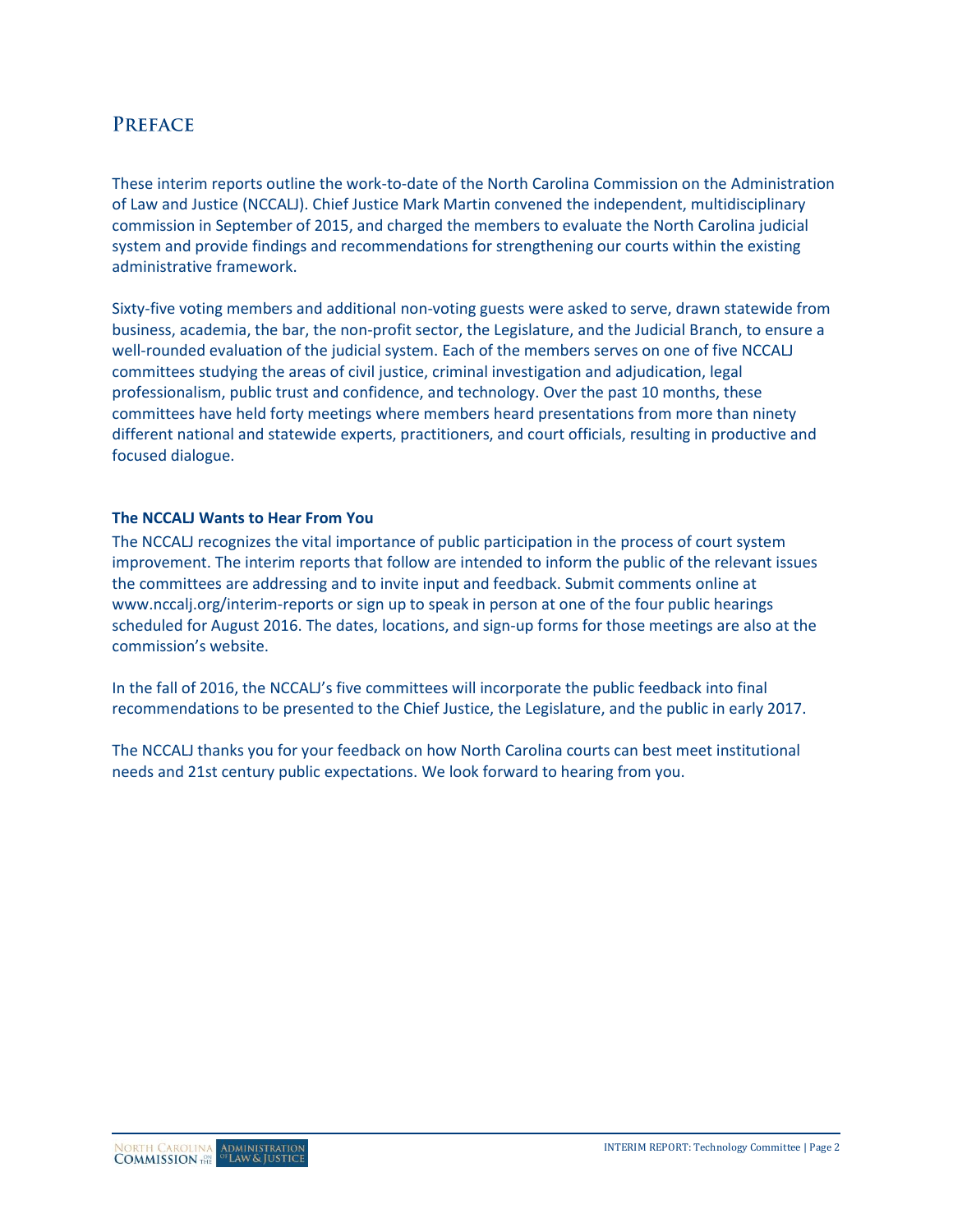#### $\mathbf{I}$ **INTRODUCTION**

Innovative uses of technology can revolutionize the ways organizations and people conduct business and live their lives. Recent examples of this include Amazon's transformation of retail shopping as well as the development of smartphones and mobile apps that support banking and payment transactions. Likewise, innovative technology has been utilized both in state courts and federal courts to dramatically improve the administration of justice. North Carolina's Judicial Branch will benefit from employing additional technology to achieve its constitutionally mandated mission. Importantly, implementing technological change brings with it the promise of a truly uniform statewide court system as first envisioned by the Bell Commission almost 60 years ago. That uniformity will empower local and statewide judicial officials to better manage court performance through improved data-driven decision-making, thus promoting greater stewardship of judicial resources. It will also remove many of the local barriers to court access for selfrepresented litigants and will increase the service capacity of low-income legal service providers. Additionally, through a uniform Judicial Branch online presence, the courts can meet and exceed expectations for public access to courts. In the 21st century, the public expects delivery of public services — including those provided at the courthouse — via modern technology. The numbers tell the story: 85% of people under the age of 40 and 76% of people under the age of 65 are willing to conduct their court business online.

The North Carolina Commission on the Administration of Law and Justice (NCCALJ) is an independent, multidisciplinary advisory body convened by the Chief Justice of the Supreme Court of North Carolina to recommend improvements to the judicial system. The Technology Committee is one of five committees of this Commission. The Technology Committee is focused on identifying significant ways technology can support the Judicial Branch's mission of providing a fair, independent, and accessible forum for the just, timely, and economical resolution of the legal affairs of the public.

The Judicial Branch's 6,500 employees work hard each day to carry out the Branch's mission. The Technology Committee's goal is to recommend ways that technology can enhance our court officials' and staff's efficiency, effectiveness, and timeliness of court processes, and also meet the public's expectations for accessibility and transparency. The committee's challenge is to reimagine the courtroom and clerk's office of the future and to produce a strategic plan to deliver on that vision.

This interim report is intended to provide background on technology in the Judicial Branch, describe the work and goals of the Technology Committee, and invite input from the public. The committee looks forward to hearing from you.

# **Judicial Branch Technology Overview**

The Technology Services Division (TSD) of the North Carolina Administrative Office of the Courts provides network infrastructure, hardware, software applications, technical support, and services to over 500 courtrooms and offices spread throughout all 100 North Carolina counties. Included in the Judicial Branch are more than 500 independently elected, judges, district attorneys, and clerks of court. With the ninth largest population in the United States, the courts of our state handle roughly 2.7 million cases each year.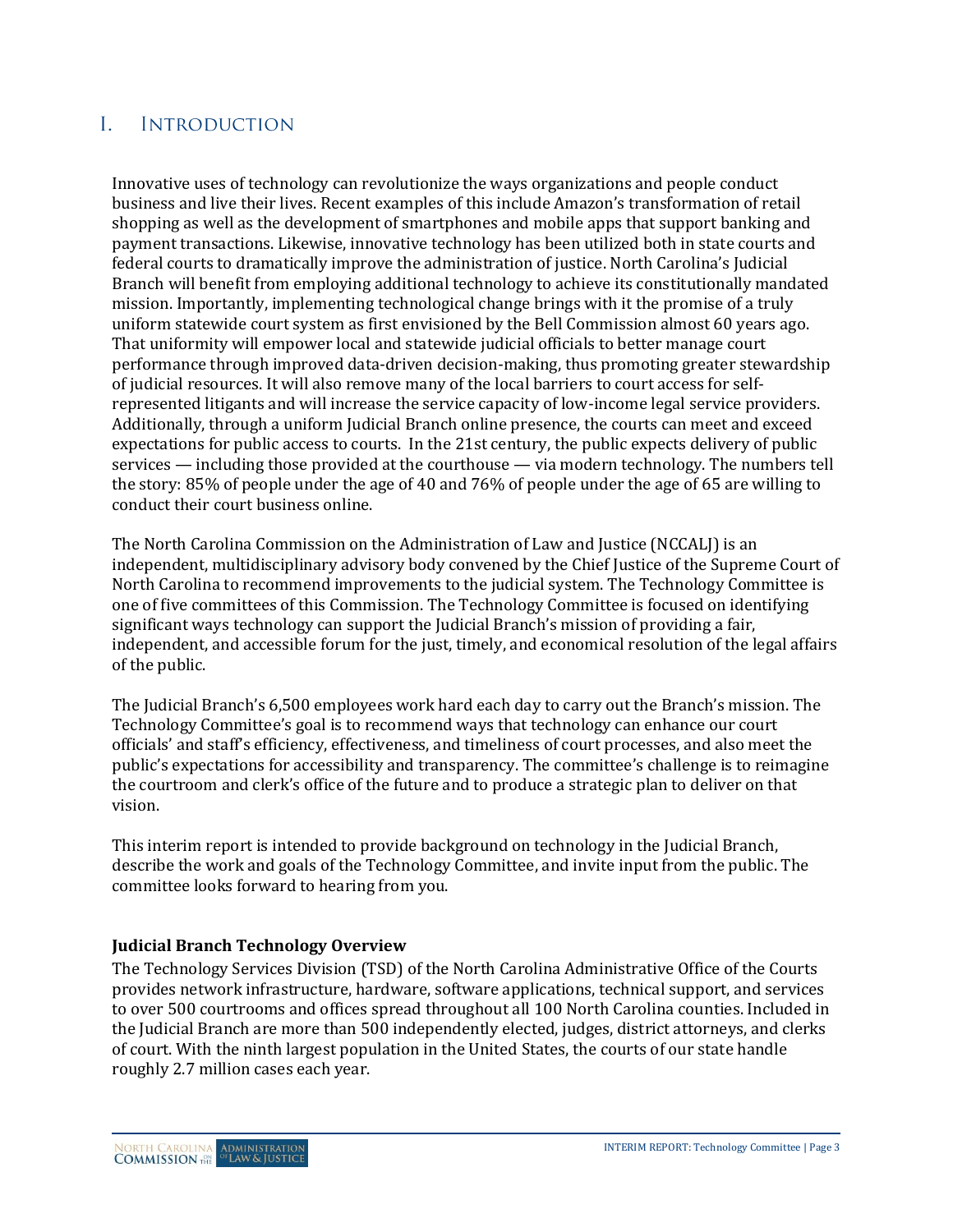The approximately 200 permanent employees of TSD support over 200 Judicial Branch software applications. They also serve over two dozen government agencies, vendors, and private entities that interface with the court system's technology and data. This makes for an extensive, statewide, inter-agency technology operation.

# **Background on the Technology Committee's Work**

The committee held six public meetings and heard presentations from states that are already utilizing innovative technology to address the needs of their citizens, from national court technology experts, from current North Carolina judicial officials, and from other members of the public. In early 2016, the consulting group BerryDunn was retained to assist the committee on the legislatively-mandated need to create a strategic plan for e-courts. The goal of an e-court system is to increase the efficiency and effectiveness of court processes by converting the courts' current paper-driven work flow to an electronic one, including public-interfacing work flow processes like filing and payment. An e-court system will provide the foundation for further technology innovation throughout the court system.

To understand the current state of the Judicial Branch's technology, BerryDunn conducted an online survey of court employees and members of the public, collecting responses from over 1,000 individuals. Additionally, BerryDunn organized in-person interviews over 12 days of focus groups at six sites with more than 200 Judicial Branch employees and members of the bar from across the state. Having heard from end users, BerryDunn then reviewed the Judicial Branch's infrastructure and capabilities and fielded reports from the other committees of the Commission about the role technology should play in their areas of reform.

#### $II.$ **ISSUES IMPACTING TECHNOLOGY**

The committee and BerryDunn have identified four overarching elements that are relevant when considering the transition to greater technological functionality in the court system.

# **Technology Management and Governance**

Technology management and governance address how core technology initiatives are identified, analyzed, prioritized, and budgeted. Without a governance process in place, important technology needs may be overlooked, less-important technology projects prioritized, limited technology resources diluted, and project completions delayed because of short-term changes in technology agendas. Equally important, a healthy governance process ensures that software applications are developed with user input to ensure effective implementation. The committee observes that best practices within the technology industry include a governance process that involves users and factbased decision-making, maintains the installed technology base, and increases simplicity.

The Judicial Branch's technology governance process historically was unstructured, irregular, and not externally transparent. Initiatives began from internal ideas, field demands, executive branch or local government requests, and legislative mandates. A lack of formal technology governance in the past has hindered the effectiveness of technology innovation and execution by being vulnerable to constant course changes, thus making accurate and consistent budgeting and time management of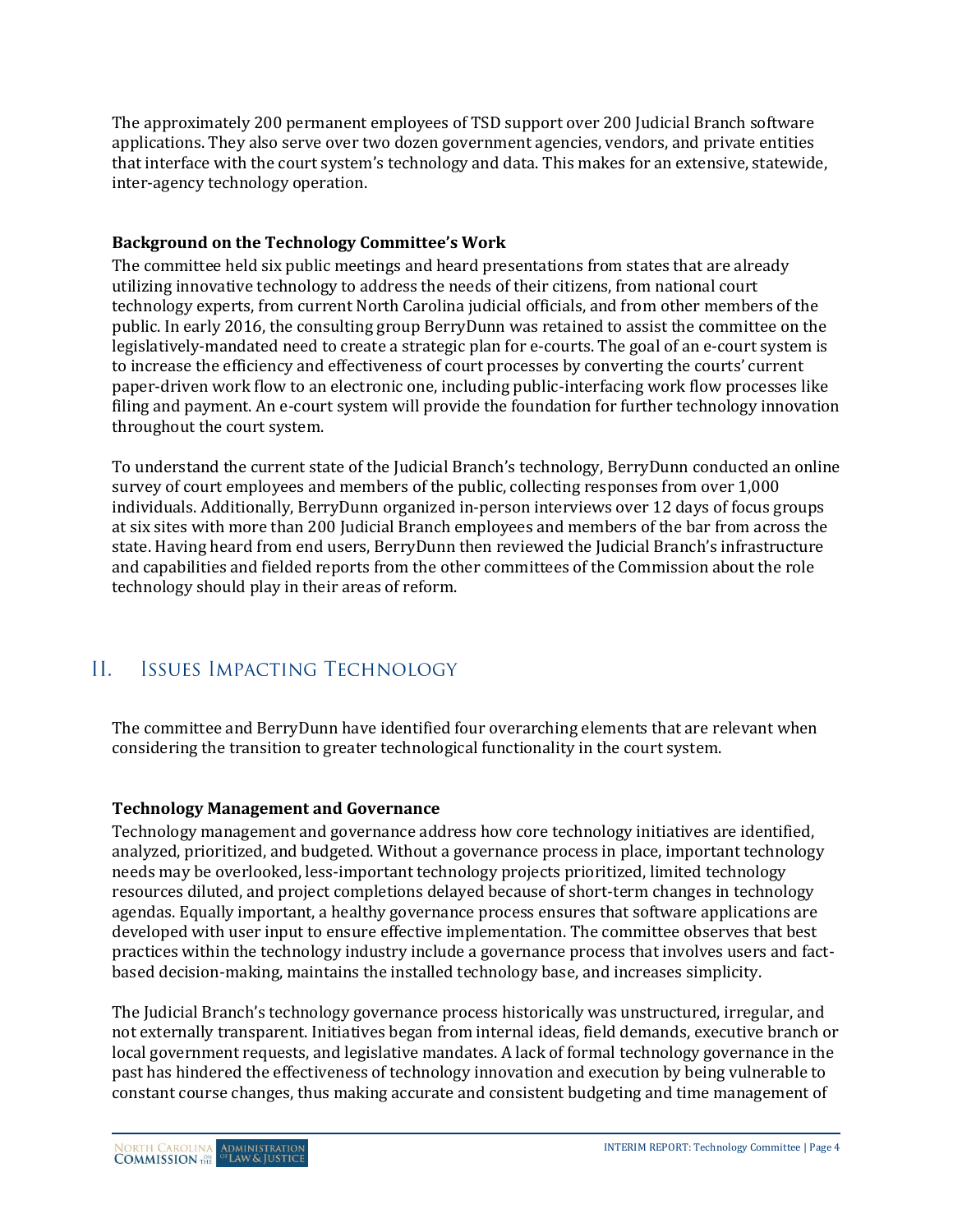technology projects difficult. A plan for structured governance was developed by court stakeholders in 2014, and reported to the committee at an early meeting in 2015. The committee has preliminarily recommended that such a governance process be formalized.

# **The Business Environment: Lacking Uniformity and Paper-Based**

Because the purpose of technology is to solve business problems and improve business processes, any use of technology must be considered within the context of the business environment. North Carolina's court system is unified, but there remains a clear lack of uniformity with respect to the business processes that individual courts and courthouses use. Courts are managed based on local jurisdictional needs, and with 100 counties and more than 500 independently elected officials, this results in business processes that vary dramatically from courthouse to courthouse. Implementing technology improvements that accommodate a multitude of variations in local business processes is too costly, both in terms of limited time and financial resources, as well as impossible given the limited resources available. For technology initiatives to be effective, they must be accompanied by increased business process uniformity.

Another barrier to efficiency in the current North Carolina court business environment is that processes are highly paper-driven. Over 30 million individual pages of paper are added to state court case files each year. Official legal records are almost entirely in paper form. System actors describe several challenges resulting from a largely paper-based case file system. Among those challenges are that official decisions and notes are annotated on paper files during court and later transposed into one of the many supported software applications to create an electronic index of the same actions, leading to constant duplication of effort. Maintaining organization of and ongoing access to court files is labor-intensive because of the constraints of the paper environment. Additionally, individuals report instances where the only record of a case disposition is written on the outside of the court file prior to filing it in a box or filing cabinet, never to be entered into an electronic system for easy future reference. The continued reliance on a paper-based system creates data entry redundancies and limits payment processes related to cases. Simultaneous access to case files by multiple parties (e.g., judges and clerks) as well as access across county or jurisdictional lines is difficult or impossible.

The physical impact of maintaining a paper-based system also merits review. Each year, over four miles of shelving is needed to maintain the new case files generated during that year. Counties are utilizing attics, basements, and off-site arrangements for storage. Old files must either be promptly archived into microfilm or digital formats to create shelf space, or new space must be obtained. While the staffs of clerks' offices have electronic indexing systems for some case information and management tasks, paper files still serve as the primary tool for court personnel to manage cases. Cases must be physically carted and carried throughout courthouses.

The highly paper-driven business environment is ripe with opportunity for technological innovation, but the lack of uniformity across local business processes is an obstacle that needs to be thoughtfully addressed.

# **Technology Development: Software Applications**

Software applications will require an initial infusion of judicial resources to be developed and implemented as well as continuous resources in order to be maintained. Software applications can be developed in-house by TSD staff and contractors, can be purchased off the shelf from third-party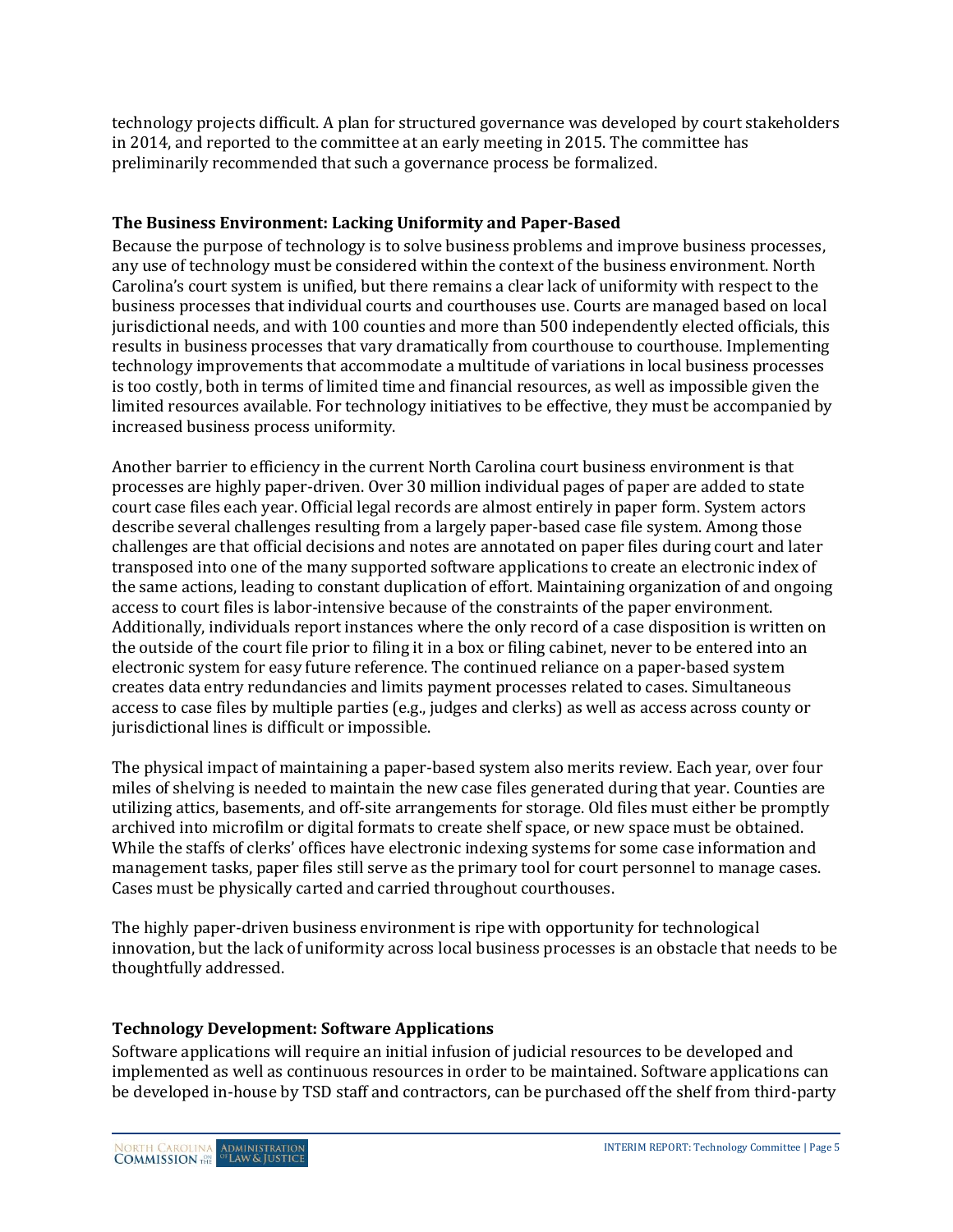vendors, or can be a combination that heavily customizes a commercial application. For example, the state's workhorse Criminal Case Information System was developed in-house and is tied closely to North Carolina law and procedure. Microsoft Office products like Word, Excel and Outlook are off-the-shelf. And the clerks' Financial Management System is a heavily customized vendor general ledger accounting product. The vast majority of the Judicial Branch's 200 applications have been developed in-house because they filled niche needs. This approach has provided for a greater level of technology customization interfacing with external government agencies and their various technology platforms and has allowed projects to be slowed or accelerated as agendas and funding changed. The in-house approach, however, has also resulted in a proliferation of aging applications that are increasingly difficult to maintain as underlying technologies become obsolete and that require maintenance by developers who are aging out of the workforce.

## **Anytime, Anywhere Access to Services**

The 21st century public expects to manage their lives, their finances, their health, and a host of other things remotely from their smartphones and other electronic devices. When considering the business environment as it relates to public use of technology, the predominance of the need for online information and supporting mobile technology cannot be overstated. Calendars, maps and instructions for parties, witnesses, and jurors must be easy to access. Software applications should facilitate communications with key offices, electronic payment options, and efiling of documents. Software applications with a public-interfacing component must be accessible across multiple types of devices like desktops, tablets, and phones. Compatibility with smartphones is particularly important because their widespread use throughout populations of varying income levels will help reduce barriers to court access. The importance of equal access to justice has been a focal point in each of the NCCALJ's four other committees.

#### $III.$ **AREAS OF FOCUS**

The committee is encouraged by the fact that BerryDunn's initial field work has shown nearly universal Judicial Branch employee and outside user support for innovative technological improvements that increase the effectiveness, efficiency, and timeliness of court processes.

The committee, in consultation with BerryDunn, has initially identified the following business processes that can be reengineered through technology innovation.

## **Document Management System**

The current process of relying on physical access to court documents could be dramatically improved through the development of an electronic document management system. An electronic system should support a transition from paper-based to digital files over time, while increasing electronic access to those files from anywhere at any time by both court employees and the public.

## **No single repository of case data**

Selected data from paper files is manually keyed by authorized personnel into one or more of the Judicial Branch databases, to be accessed through various software applications. Lack of a single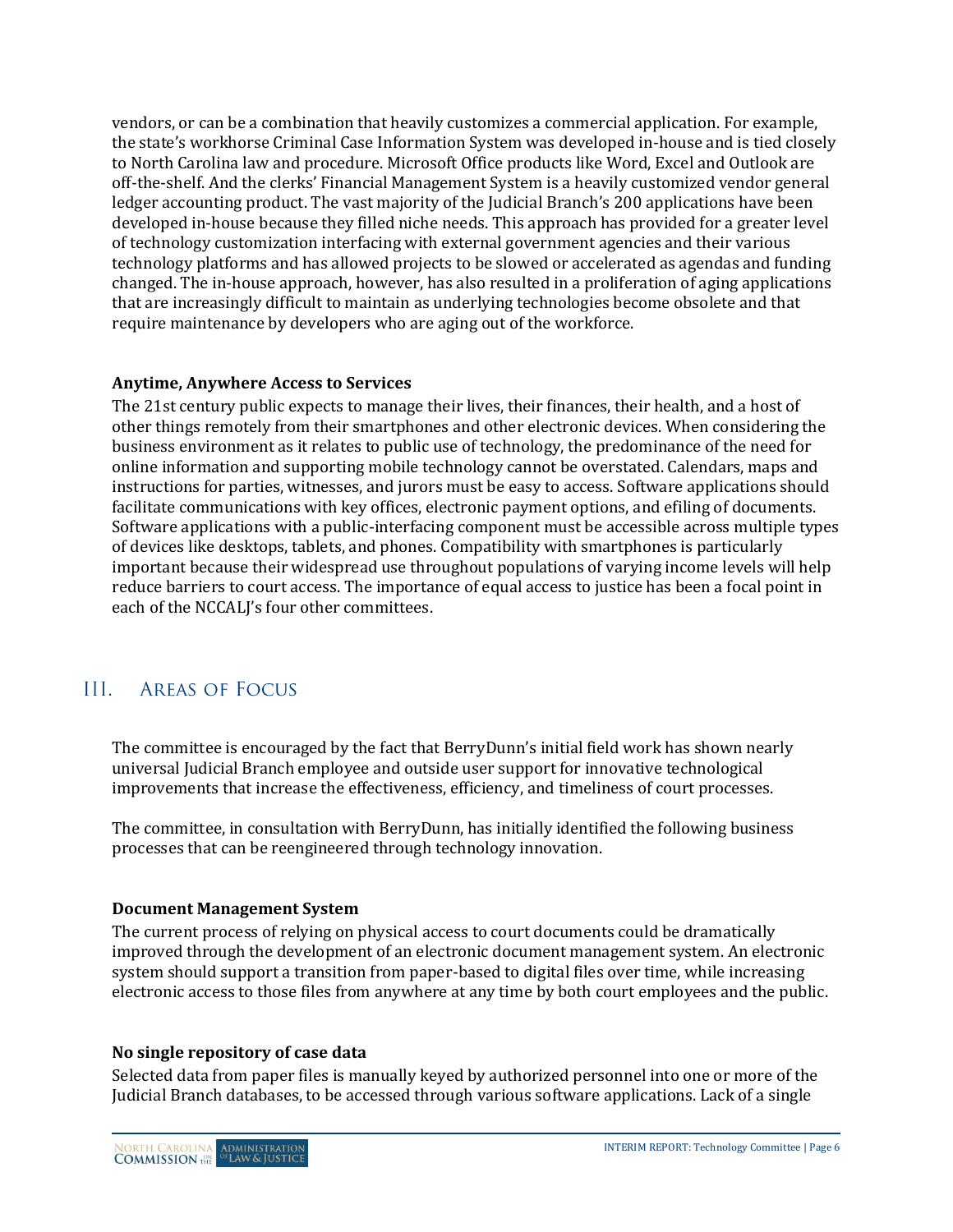repository for case data significantly decreases efficiency, requires redundant data entry, and requires users to log into multiple systems, often toggling between them, to complete a business process. A single, integrated case management system would save valuable employee hours as well as reduce data entry errors.

# **Calendaring**

The process to create, update, and distribute calendar information is time consuming, often requiring redundant data entry, and resulting in some courts instituting their own "workarounds" (e.g., Google calendars). An electronic calendaring system that is automatically populated through a case management system would be easily accessible by both court employees and the public.

## **Public Demands for Service**

Many clerks interviewed during BerryDunn's focus groups reported that a majority of their time is spent servicing public requests for information — information that is a public record but is not readily available to the public without calling or visiting a clerk's office. This service is important, but is also interruption-driven, causing clerks to spend time "reorienting" themselves to the task that they were working on prior to the inquiry. A statewide effort to make basic, relevant courthouse information available online will improve clerk's office productivity, customer service, and transparency. In addition to making information available online, the clerk's office should be able to provide the public with the option to conduct numerous other routine transactions online.

From a customer service standpoint, maintaining information available online saves individuals from having to take time off of work to drive to the courthouse. Making forms available online, creating portals for the submission of documents to the courthouse electronically, and providing for online payment of court costs and fees are just three examples of the level of online access the 21st century public has come to expect from its institutions. As the NCCALJ's Public Trust and Confidence Committee notes, increased access to the courts and to information about the courts has the potential to foster greater confidence in our courts.

# **Financials**

Staff using the current Financial Management System (FMS) report significant redundancies and inefficiencies with the system. Specifically, the system does not integrate well with the case management system(s), requiring paper printouts of financial obligations, and access to multiple systems (FMS and a case management system) to cross-reference the obligations. The committee sees substantial benefits from having the financial management system being rolled into a single integrated case management system.

## **Centralized Electronic Filing, Document Management, Case Management, and Financial Management Systems**

Electronic filing is nominally an option with North Carolina's appellate courts, the Business Courts, and four pilot sites for civil cases. In addition, more than 1 million criminal and non-criminal citations, primarily traffic-related, enter the courthouse electronically each year. In most instances, however, this information is then printed and a physical file is created. This manual process contributes to the estimated 30 million pieces of paper that are added to state court case files annually. A truly innovative electronic filing system must allow for electronic document storage and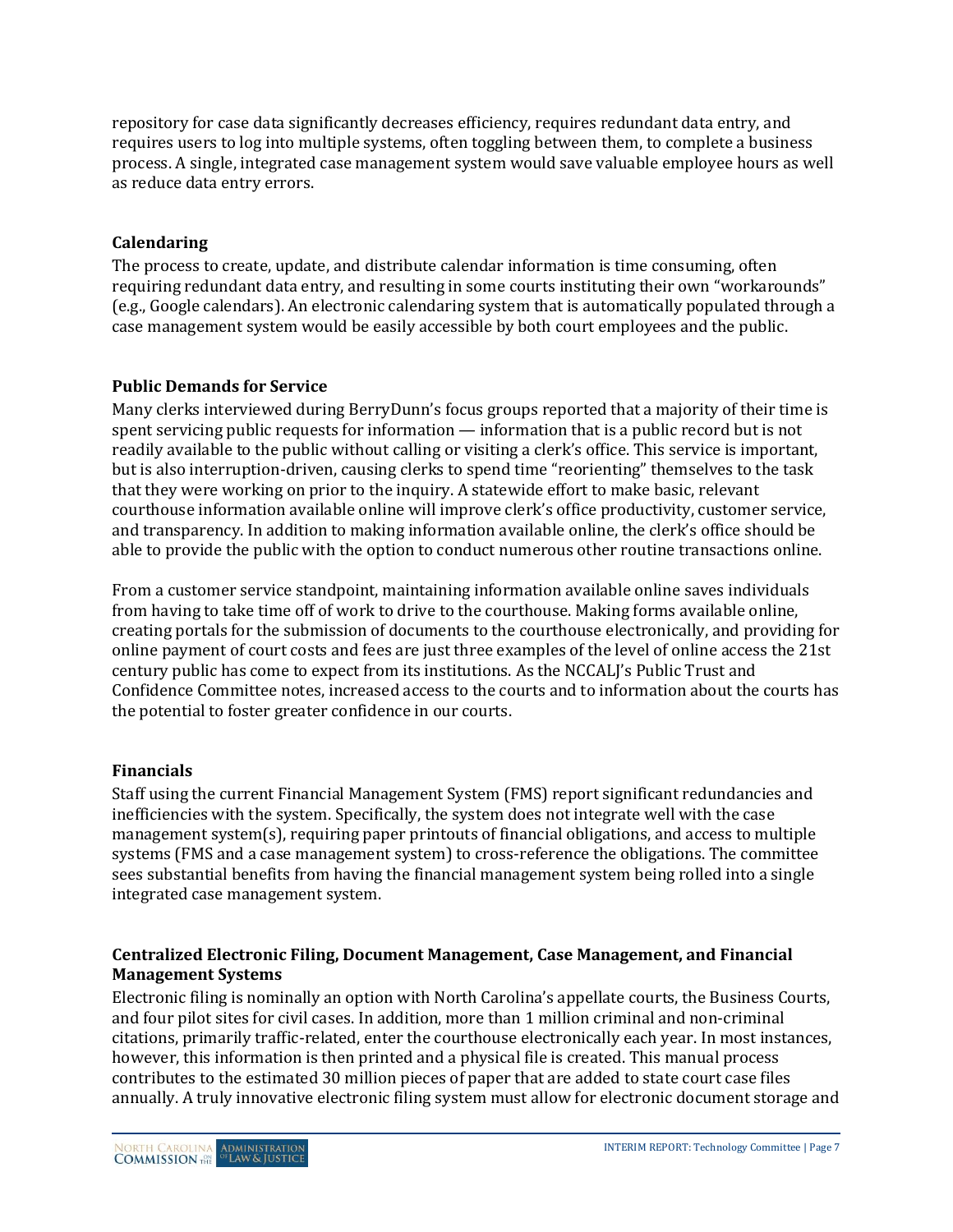case management so that documents filed electronically are able to move electronically throughout the system.

North Carolina's unified court system would be strengthened by the implementation of mandatory statewide electronic filing. In the near term, high-volume and forms-driven case types may present the greatest opportunity for significant and immediate savings. While some filings may still require paper to be converted to an electronic format for storage at a later date, the document should be retrievable through an integrated case management system. A case should be maintained by an electronic workflow that allows varied dashboard views for court officials and parties, depending upon their role within the court system. Functionality should give individuals the ability to manipulate documents and information at the case level. The Civil Justice Committee has observed that uniform, technology-enhanced filing has the potential to make representation of indigent clients less burdensome for both the lawyers and the litigants themselves.

The use of electronic filing and electronic information management systems will require a thorough review and revision of filing and recordkeeping rules prior to implementation. This will ensure that all parties, including self-represented litigants, have equal access and understanding. It will also ensure that the rules address changes necessitated by electronic filing. Training both internal and external Judicial Branch stakeholders will be essential and may be accomplished by a combination of in-person training and web-based instructional videos that will need to be created.

# **Data Analytics and Reporting**

The Judicial Branch's data system initially was developed to collect and compile statistics about the number of cases in the system. A master index of criminal convictions was later added. Systems were not conceived with a purpose to support the daily management of high volume workflows. In order for local officials and Judicial Branch leadership to measure court performance effectively, replicate successes, and identify weaknesses, the court system must be able to collect, manage, and provide data in a useful format. That ability does not currently exist. In addition, policy makers and the public will benefit from more insight into what the aggregate data can show about the evolution of the court system through a variety of different metrics, such as changes to statutes, changes in case filing patterns, and how long it takes to resolve a particular type of case.

Case counting remains the underlying purpose for many of the Judicial Branch's case tracking systems, and, although it provides valuable information about the status of a case, it affords little information about the case's progression through the system. This hampers effective data-informed management decisions because system actors are unable to determine points in the case management process that require improvement. Furthermore, many data fields in the current case tracking systems lack standard written definitions, and the lack of uniformity in data entry creates barriers to meaningful analysis of the data that has been collected. Finally, as previously noted, much of the information pertaining to a case that would be valuable for the purpose of analysis is maintained only in hard copy files. As a result, it is difficult, if not impossible as a practical matter, to access simple data.

These burdens on data availability prevent effective management of both the overall court system and the local needs of judicial system stakeholders across the state. Ineffective management can result in delays, inconsistent outcomes for parties, and legislative concern over stewardship of resources. Several of the NCCALJ's companion committees have stressed the importance of improving the timeliness and efficiencies of our courts. Public polling data from the Public Trust and Confidence Committee shows that the public is highly concerned about delays in the